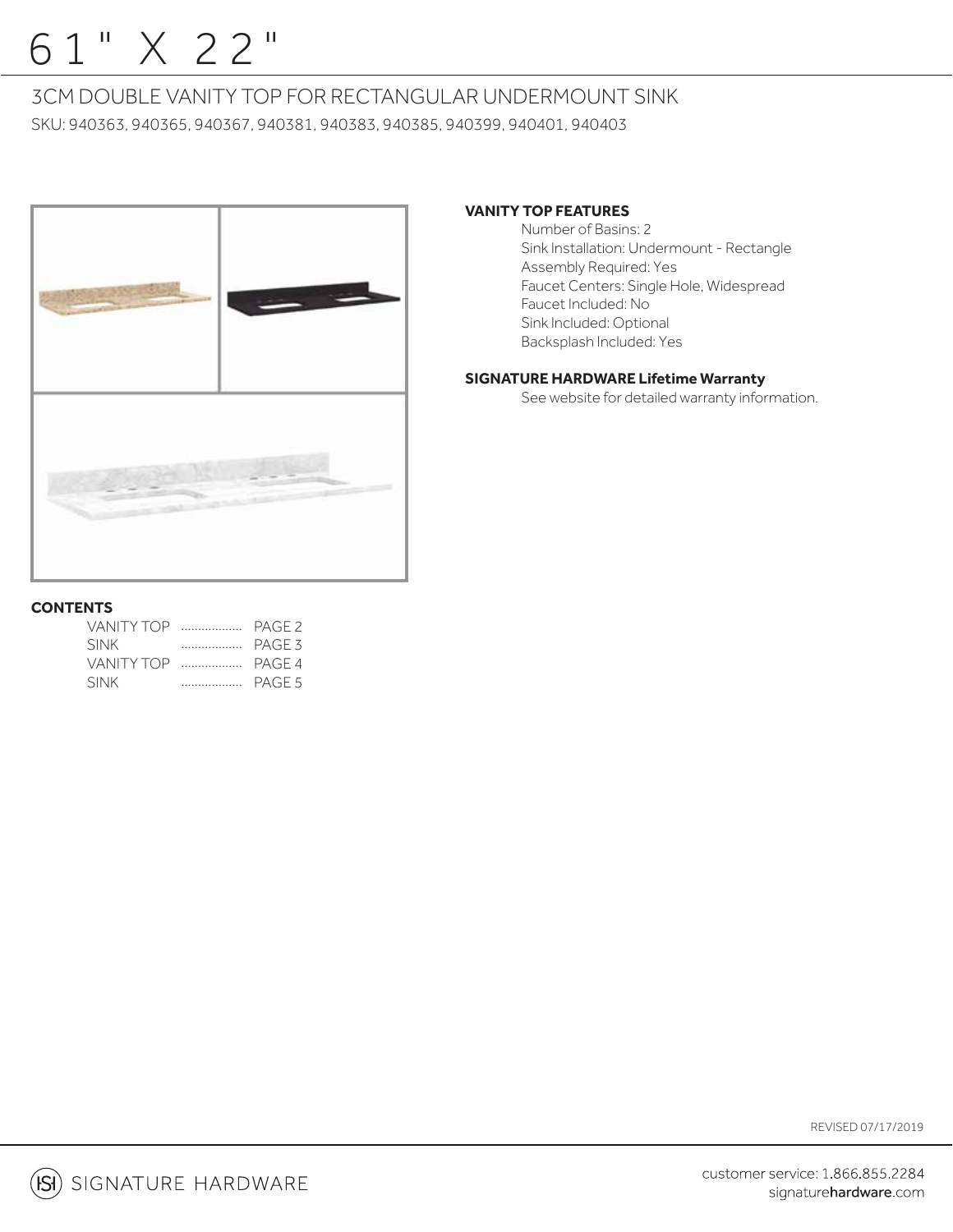## 6 1 " X 22"

STONE VANITY TOP WITH 30-1/2" SINK DRAIN CENTERS SKU: 940363, 940365, 940367, 940381, 940383, 940385, 940399, 940401, 940403



#### **FEATURES**

Drain Size: 1-1/2" Vanity Top Depth: 22" Vanity Top Width: 61" Vanity Top Thickness: 3cm

## **APPROXIMATE WEIGHTS**

 Granite: 140 – 160 lbs. Marble: 140 - 160 lbs. Quartz: 125 – 135 lbs.

All Measurements are approximate.

It is recommended to have the product at the job site before finalizing plumbing.

Only stone tops include a backsplash.



PAGE 2



customer service: 1.866.855.2284 signaturehardware.com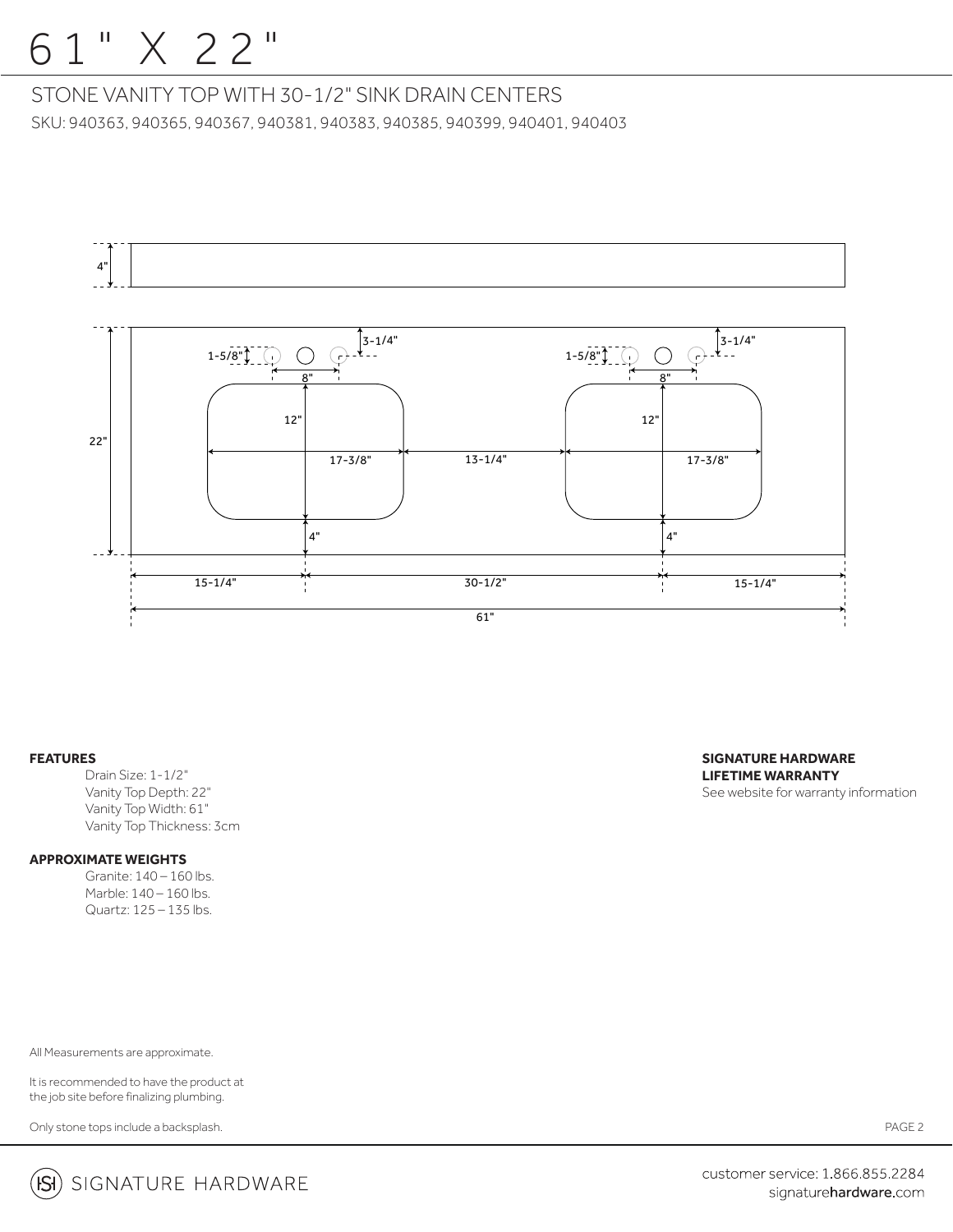# PORCELAIN

## RECTANGULAR UNDERMOUNT SINK



## **FEATURES**

 Length: 20-1/4" Width: 14-3/4" Basin Length: 18-1/8" Basin Width: 12-3/4" Drain Size: 1-1/2"

## **SIGNATURE HARDWARE LIFETIME WARRANTY**

See website for warranty information

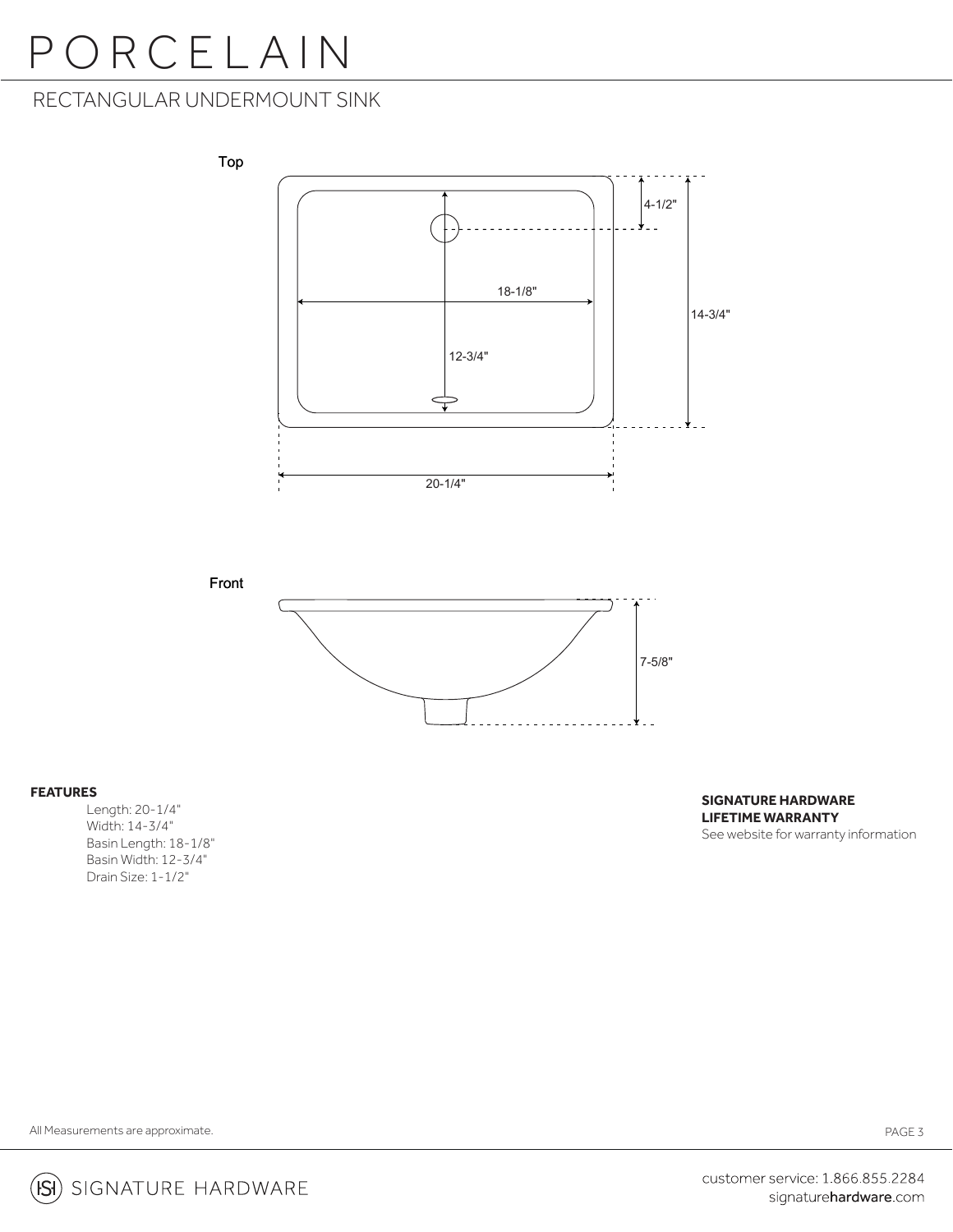## 6 1 " X 22"

STONE VANITY TOP WITH 36" SINK DRAIN CENTERS SKU: 940363, 940365, 940367, 940381, 940383, 940385, 940399, 940401, 940403



#### **FEATURES**

Drain Size: 1-1/2" Vanity Top Depth: 22" Vanity Top Width: 61" Vanity Top Thickness: 3cm

### **APPROXIMATE WEIGHTS**

 Granite: 135 – 150 lbs. Marble: 135 – 150 lbs. Quartz: 135 – 140 lbs.

All Measurements are approximate.

It is recommended to have the product at the job site before finalizing plumbing.

Only stone tops include a backsplash.

**SIGNATURE HARDWARE LIFETIME WARRANTY** See website for warranty information